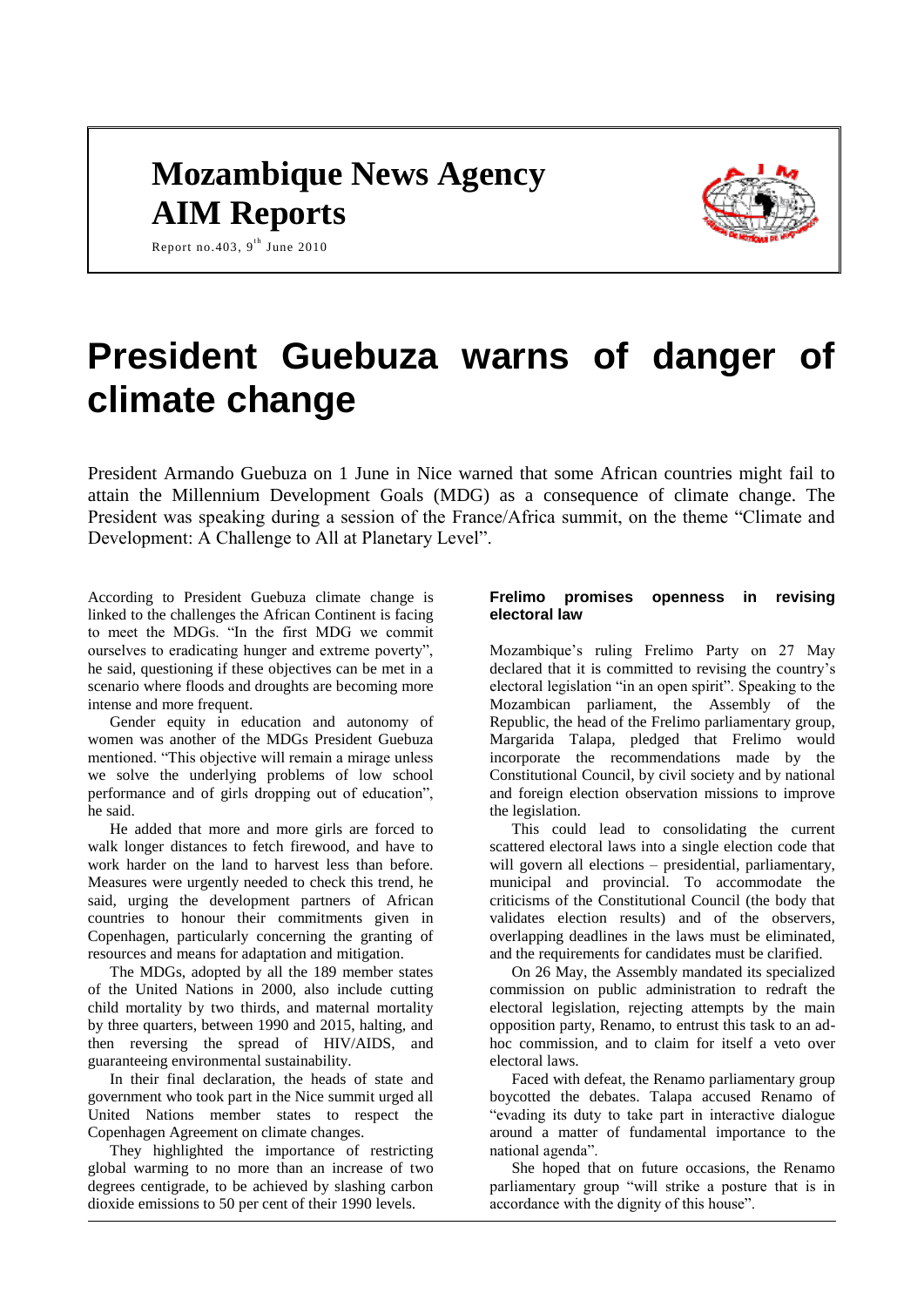# **Government pledges to investigate drug kingpin allegations**

The Mozambican government has stated that it is working to clear up the case of businessman Mohamed Bachir Suleman, accused by the United States authorities of being a key player in drug trafficking and money laundering in southern Africa.

US President Barack Obama named Bachir as a drug baron on 1 June. Immediately, the US treasury put Bachir"s companies – the MBS Group, the Kayum Centre and the Maputo Shopping Centre – on the black list of companies that US citizens and institutions are banned from dealing with.

According to Interior Minister Jose Pacheco, Bachir "this case should be cleared up as quickly as possible", he declared.

The body that could bring charges against Bachir in Mozambique is the Public Prosecutor's Office, which is subordinate to the Attorney-General. However, a source in the Attorney-General"s Office told reporters that it is still "too early" to make any statement about the US government"s accusations. However, he said that work is under way to collect data, and once this is completed, Bachir may be summoned to give a statement to the prosecution services.

Deputy Foreign Minister Henrique Banze told reporters that the government had been "taken by surprise" by the US announcement. He said the case is now following normal legal procedures and that the Mozambican government is willing to collaborate with the US authorities in whatever may be required.

Bachir has angrily denied the accusations, telling the press that he wanted to make it clear "to the people, to the government, to the party (the ruling Frelimo Party, of which he is a member), and to my workers, that this citizen has never been involved with drugs".

Bachir added that, if necessary he would hire a law firm in the United States to clear his name and sue the US government for defamation. He said that he has never been arrested, and that, following the US accusations, he has not been contacted by any Mozambican authority.

## **Fund for fruit production**

A fund of \$20 million has been made available for Mozambique to develop fruit production. The money has been granted by the United States Agency for International Development (USAID) through its AGRIFUTURO programme, to respond to the growing demand for fruit produced in Mozambique, which is exported to South Africa, Europe, and the Middle East.

The initiative was launched on 28 May in the northern city of Nampula, at the end of an international conference on fruit, which brought together producers from the public and the private sectors to debate strategies.

The programme is to protect the trees and their health. The agency says that the country also needs to solve the problem of poor management capacity, combined with the high cost of exporting, particularly through Nacala port.

The Mozambican government is raising \$1.7 million to implement a plan to check fruit fly infestations.

#### **Better mechanisms needed for labour relations**

The Mozambican government favours the creation of extra judicial mechanisms to prevent and solve labour conflicts by producing strategies, codes of conduct and of ethics, manuals and other instruments. Labour Minister Helena Taipo expressed this view during a ceremony to swear into office members of the Labour Mediation and Arbitration Commission (COMAL). This is a composed of six members, appointed by the government, the employers' associations and the trade unions.

By setting up such a body, Taipo said, the government was carrying out its obligation "to provide institutions of justice that are accessible and rapid, and that workers and employers may resort to, in defence of their legitimate interests".

The creation of COMAL, she added, was a contribution "to a new culture of justice, resting on closeness, independence, impartiality and procedural rapidity, thus contributing to the consolidation of social peace"

The tripartite composition of the body, Taipo continued, "results from the need to seek in our social partners inspiration, experience and, above all, the spirit of dialogue to solve labour disputes".

"We believe that institutionalising Labour Mediation and Arbitration Centres, bodies designed to prevent and solve labour conflicts, will help increase the number of solutions found to disputes, and will stabilize labour relationships", said Taipo.

# **Tantalum mine to treble production**

The tantalum mine at Morropino in Ile district, in the central province of Zambezia, is planning to invest \$20 million to increase production in its Morropino mine from 150,000 to 450,000 pounds a year.

According to the general director of the Highland Mining Resources Corporation, Dalio Darsane, the company has 30 drums of the product ready for export, through the northern port of Nacala, starting in August.

The mine, which is estimated to contain enough tantalum for a decade of exploitation, resumed production in January this year, after being paralysed allegedly because of the international financial crisis. It currently employs 100 workers, 16 of whom are foreigners.

Zambezia provincial governor Francisco Itae Meque, recently visited the Morropino mine where he was briefed on tantalum production. During this visit, he found that exploitation of mineral resources in that district is not yet showing the desired social and economic impact on people's lives.

Meque stressed the need to take urgent measures, such as the reform of the mining legislation, a meeting with interested business people, and building a minerals processing factory to ensure that the locally available workforce in that district can be absorbed.

He admitted that the levels of poverty in Ile, characterized by the shortage of social and economic infrastructures, and clean drinking water, seriously contrasts with the district"s potential in mineral resources.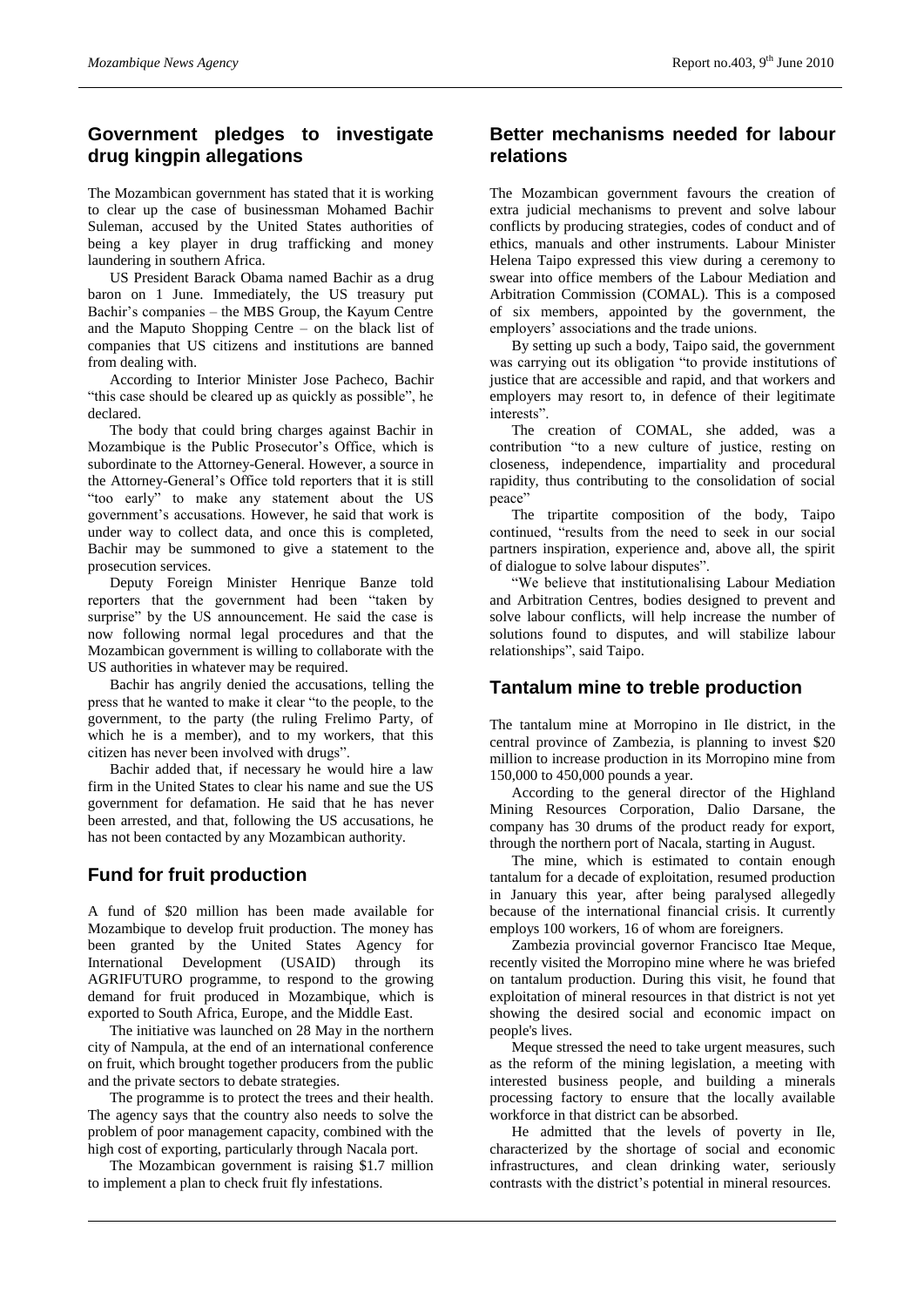#### **Riversdale increases coal estimates**

The Australian mining company Riversdale now estimates that its "Zambeze Project", an area that it is exploring in Changara district, in the western province of Tete, contains nine billion tonnes of coal.

These findings mean that the reserves in Changara are larger than those at Benga, in Moatize district, where Riversdale is preparing to start mining. Riversdale says that, taken together, the total coal resources under its management in Mozambique now amount to 13 billion tonnes.

Riversdale and its partner, Tata Steel of India, are now committed to a study to confirm the economic viability of a 20 million tonne per year run-of-mine (ROM) operation (run-of-mine refers to the amount of coal extracted prior to any grading or other treatment).

According to Riversdale Executive Chairman Michael O"Keefe, at this level of production, the mine "can produce 10 million tonnes of export quality coking and thermal coal annually, as well as sufficient domestic quality thermal coal to supply the planned development of a 500 megawatt power station at Benga".

Stage 1 of Benga, for which the feasibility studies have already been done, will go-ahead in 2011, producing 5.3 million ROM tonnes per year, rising to 10.6 million ROM tonnes a year in stage 2, and, if the final study is positive, to 20 million ROM tonnes in stage 3.

## **EDM can supply power for World Cup**

Mozambique"s publicly owned electricity company, EDM, says it has sufficient surplus power to export electricity to South Africa, if its South African counterpart, Eskom, requires additional supplies during the football World Cup which starts on 11 June.

According to Augusto de Sousa Fernando, EDM director for generation, transmission and market operations, the company has the capacity to generate 50 megawatts at its back-up thermal power station in Maputo. This power station is only used in emergencies, but the power could be made available to Eskom, if necessary.

However, to date Eskom has not requested any additional power from EDM. But both EDM and the Swaziland Electricity Company (SEC) have been asked to remain on standby, so that they can supply Eskom, if and when the South African company finds itself short of power during the World Cup.

As for how much EDM might earn through emergency exports of power to South Africa, Fernando said he could not provide any figures, since it would depend on how long these supplies might last.

Fernando was speaking during a planning seminar for an integrated network between Eskom, EDM, SEC and Motraco (Mozambique Transmission Company – the joint venture between Eskom, EDM and SEC that supplies the Mozal aluminium smelter with its electricity).

The meeting was discussing technical issues about how to maximize the impact of the investments each of the companies intends to make in the short, medium and long terms.

Fernando said the idea is to avoid each of the companies making investments in isolation, when a coordinated effort could provide much greater results. Thus, EDM is planning lines to Salamanga and Ponta do Ouro, in the far south of the country, near the border with the South African province of KwaZulu-Natal. Eskom also wants to supply regions on the South African side of this border. The idea now is to work together so that one transmission line can cover both sides of the border.

#### **No improvement in food security**

The US-funded Famine Early Warning Systems Network (FEWS NET) has warned that nearly 460,000 Mozambicans are moderately food insecure, and that the situation has not improved since April. These people will need food aid to meet their basic needs until March 2011.

According to its latest bulletin, FEWS NET states that those in need are mainly from areas affected by this season"s drought and floods.

On a brighter note, the report states that the second season plantings are progressing and have sufficient moisture. Further good news came from the Agriculture Market Information System (SIMA), which reported that from 10 to 17 May, maize prices were dropping. The largest price falls were in Chokwe, where maize prices dropped by 41 per cent.

Harvests across the country are far from uniform. In the north of the country overall production is described as being favourable, with good rainfall. In Tete province and the highlands of Zambezia province, a good crop is expected. In Sofala province the rice crop is in a good condition.

However, in semi-arid areas in the centre of the country, prospects for good yields are said to be low due to both drought and flooding. In the south, the long dry spells and high temperatures in December and January hit early-planted crops. However, there are hopes that the second harvest will be successful in Maputo, Gaza, and Inhambane provinces.

The drought conditions were induced by the "El Nino" weather phenomenon. El Nino, characterised by an abnormal warming of the surface waters of the Pacific, used to occur on a cycle of 4 to 7 years, but recently the periods between occurrences of the phenomenon have shortened.

Ominously, the United States' National Oceanic and Atmospheric Administration (NOAA) has warned of "a growing possibility of La Nina developing during the second half of 2010". La Nina is the opposite weather phenomenon to El Nino, and in the past has been associated with an increased number of cyclones and excessive rain in the south and centre of Mozambique.

For an in depth analysis of events, read MozambiqueFile. Subscription rates are individuals \$40 institutions US\$50. Send International Money Order to AIM, CP 896, Maputo, Mozambique.

\_\_\_\_\_\_\_\_\_\_\_\_\_\_\_\_\_\_\_\_\_\_\_\_\_\_\_\_\_\_\_\_\_\_\_\_\_\_\_\_\_\_\_\_\_\_\_\_\_\_\_\_\_\_\_\_\_\_\_\_\_\_\_\_\_

\_\_\_\_\_\_\_\_\_\_\_\_\_\_\_\_\_\_\_\_\_\_\_\_\_\_\_\_\_\_\_\_\_\_\_\_\_\_\_\_\_\_\_\_\_\_\_\_\_\_\_\_\_\_\_\_\_\_\_\_\_\_\_\_\_